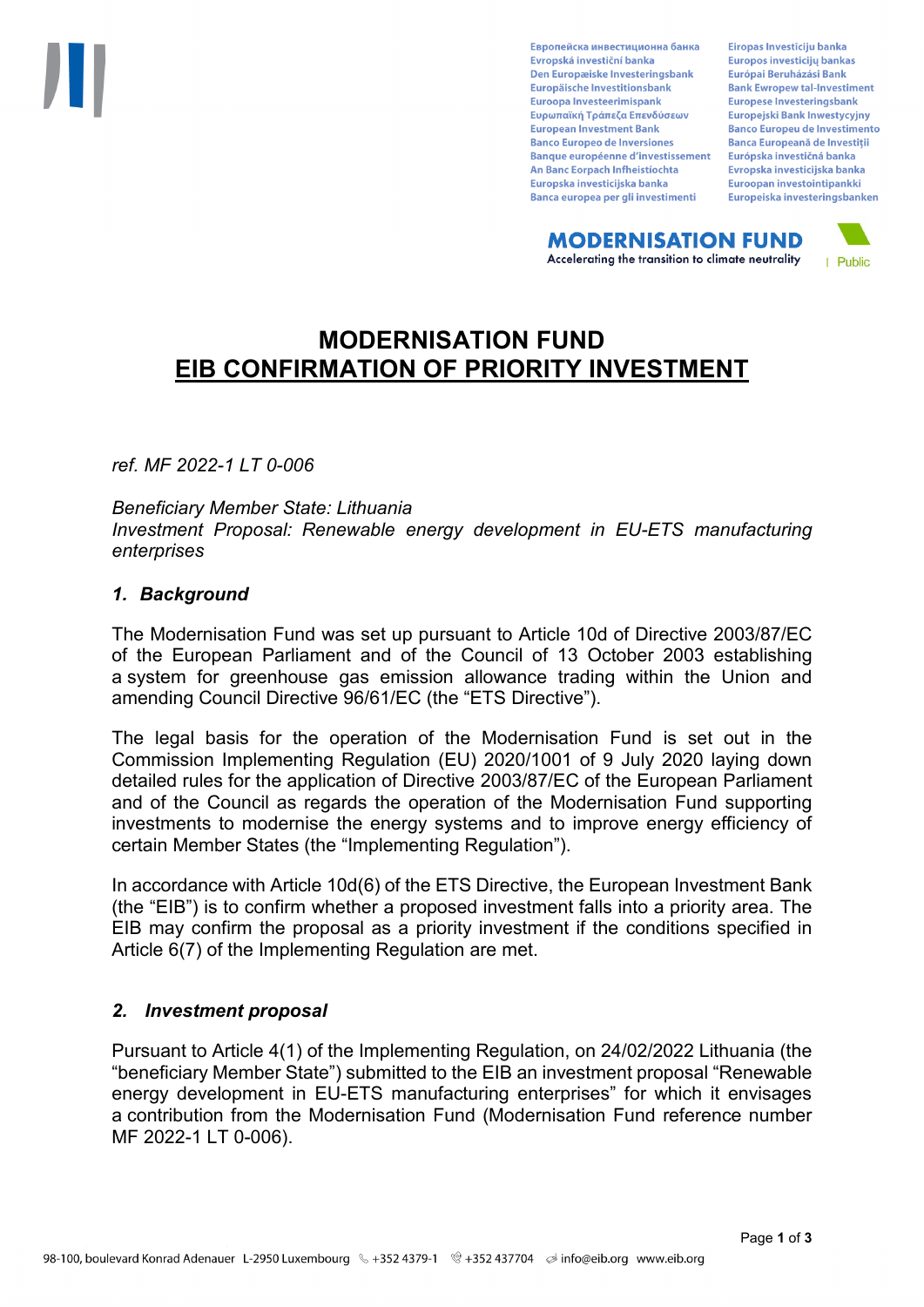

The investment proposal concerns a scheme for the period Q2 2022 – Q3 2025.

The beneficiary Member State has requested funding of EUR 10 000 000 for a disbursement under the proposed scheme.

The beneficiary Member State has indicated an expected Modernisation Fund funding for the investment proposal of EUR 10 000 000.

The investment aims to support development of renewable energy generation capacities (solar and wind) in the Lithuanian manufacturing sector.

The scheme is aligned with the National Energy and Climate Plan (NECP) for Lithuania.

## *3. Compliance with the conditions for priority investment*

- a) The beneficiary Member State has demonstrated that the investment complies with the requirements laid down in Article 10d(1) of the ETS Directive as it supports the modernisation of the energy system and it is in line with the objectives and measures set out in its NECP.
- b) According to the information provided by the beneficiary Member State and pursuant to Article 10d(2) Directive 2003/87/EC, the investment is considered as a priority investment as it falls under the priority area "generation of electricity from renewable sources".
- c) The beneficiary Member State has sufficient funds available for the requested disbursement according to the statement of the available funds referred to in Article 5(1) of the Implementing Regulation and after deduction of any amounts to be disbursed for investments already confirmed in accordance with Article 6(9) of the Implementing Regulation.
- d) The beneficiary Member State has provided evidence that the measures under the investment proposal:
	- a. are exempted from the State aid notification in accordance with Commission Regulation (EU) No 651/2014 of 17 June 2014 declaring certain categories of aid compatible with the internal market in application of Articles 107 and 108 of the Treaty on the Functioning of the European Union.
- e) The beneficiary Member State has confirmed in writing that the investment complies with any other applicable requirements of Union and national law.
- f) According to the information provided by the beneficiary Member State, the amounts requested from the Modernisation Fund are not intended to cover the same costs of the investment as those financed by another Union or national instrument.